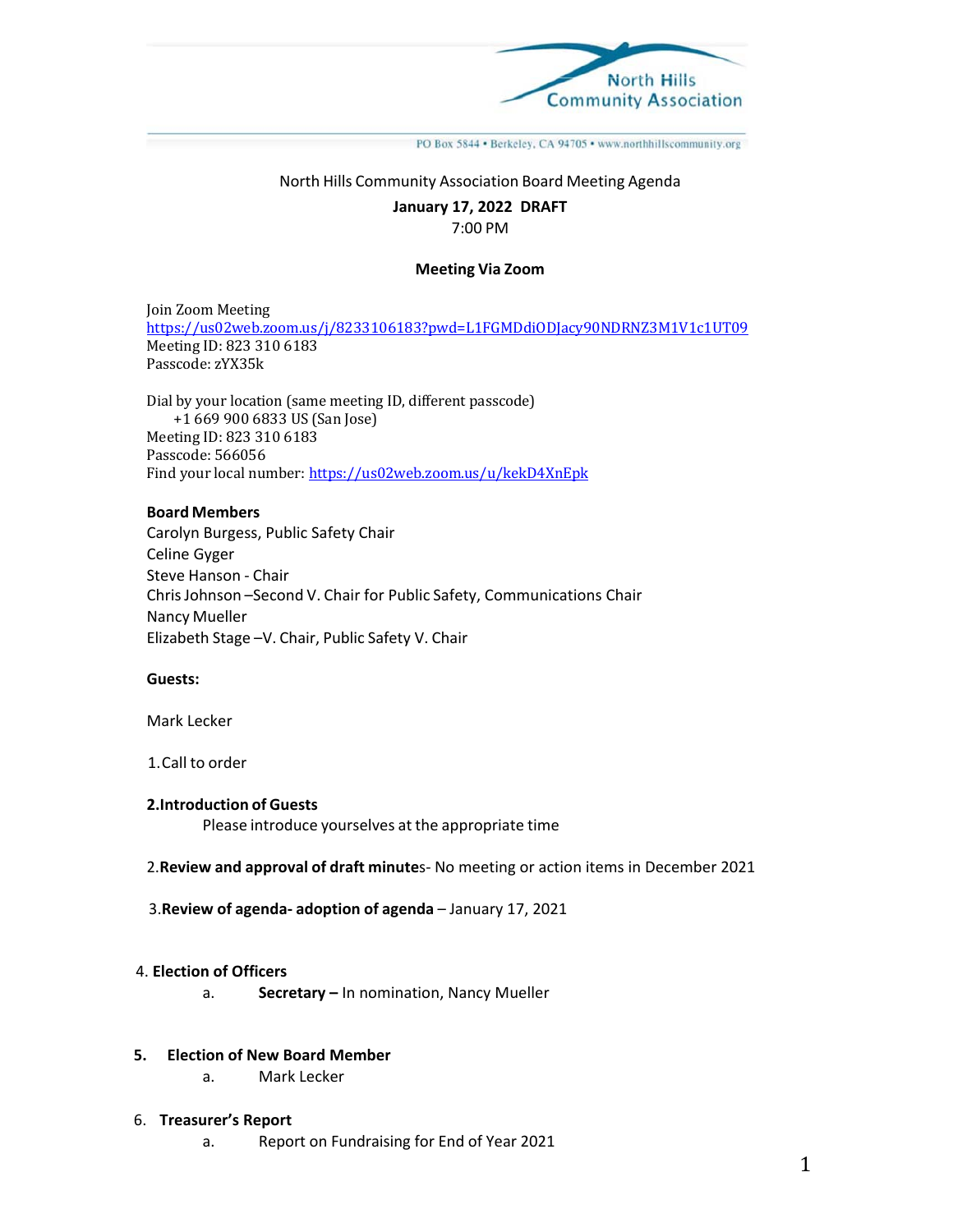- b. General Financial Report for end of year 2021
- c. Reconciliation of Garden funds
- **d. Budgets for next year‐ Administration Communication Garden Public Safety –** No budgets have been adopted as yet

# 7. **Communications Committee**—Chris Johnson

- **a.** Newsletter and campaign success ‐ Net Income
- **b.** Report by Steve on the ongoing Web-site Maintenance and updates. Dora La Flora Czifra called and did not bill us for December. We posted nothing. We need to continue updating and posting on our website pertinent information or change the contract.
- 8.  **Public Safety Committee**—Carolyn Burgess with assistance from Elizabeth Stage
	- a. Next Public Safety Committee Oakland DOT? Hosted on zoom
	- b. Continued monitoring and reporting on Redistricting Commission setting Council and School board districts. On‐going – Elizabeth.

# 9. **Garden Committee**— Vacant Chair

a. Current Status of the Firestorm Memorial Garden

1.) CCTV camera reactivation? Uses Verizon cell service and notifies account holder.

2.) No agreement with Caltrans, other than verbal that we can access and maintain. The reconstruction of the site with the road improvements brought that to the attention of Caltrans. Something we may want to address. 3.) Donna Karch and another neighbor will work with the volunteers and Mary

Alice (?) will continue to handle the trash and speak to the people who are loitering.

b. Current Status of the Gateway Garden and Emergency Preparedness Center

1.) Letter sent to Thang Nguyen, City Real Estate Department, rejecting their terms for the expansion of the garden across the street.

- 2.) Is anyone playing the role that Donna and others are playing at Firestorm?
- c. Review of Garden Finances
	- 1.) Last year's budget
	- 2.) This year's budget

a.) Are there contracts for services or other obligations that must be met?

d. Given this situation, what are our immediate next steps and what are our ideas about recruiting a new Garden Committee Chair?

# **10. New Business**

- a. Goals and programs for 2022. Do we need to set aside some time to discuss what are programs will be for next year? Special meeting?
- 11. Old Business?
- 12. Adjourn

# (Attachments)

Draft Board Minutes ‐ No Letter to Thang Nguyen